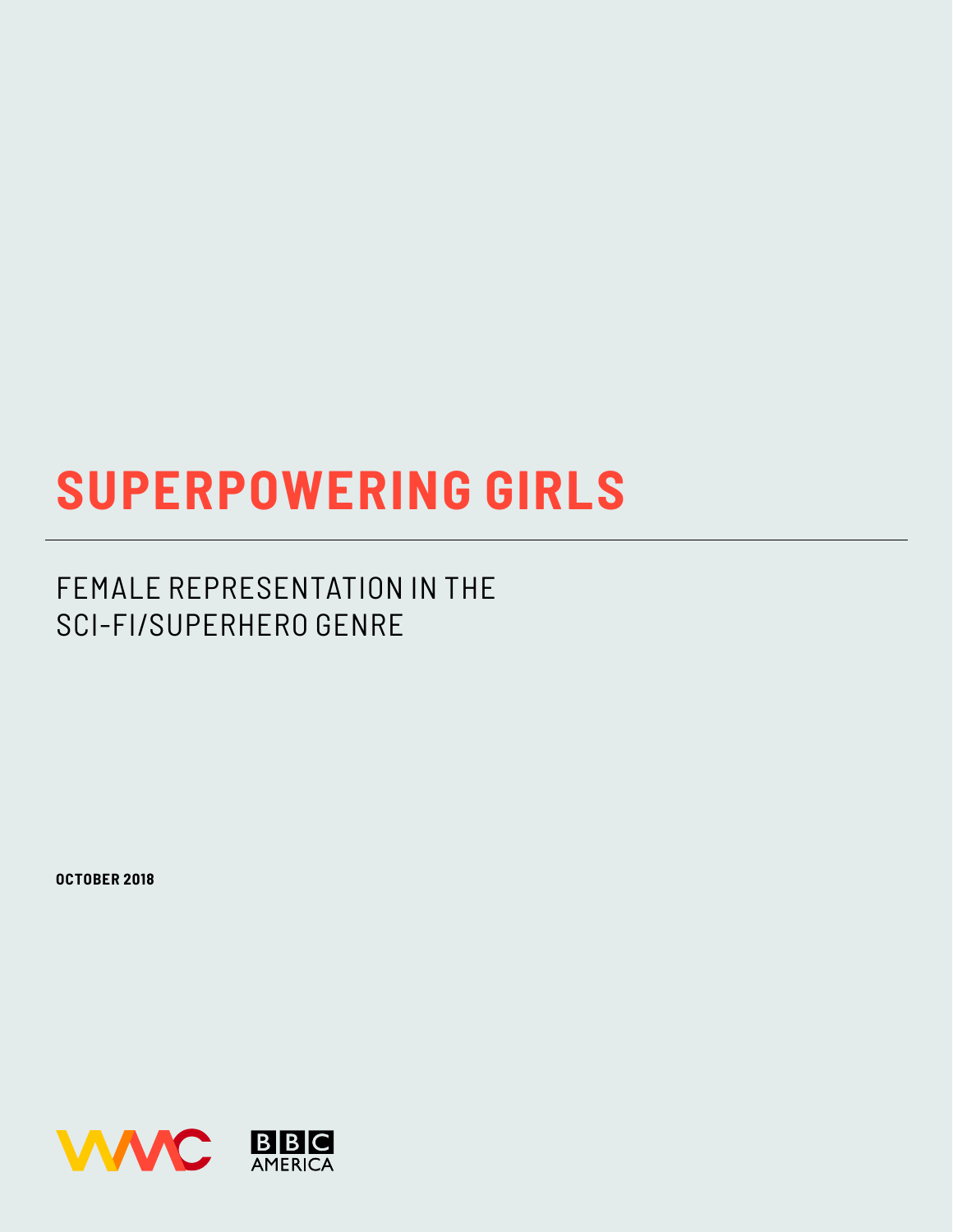## **INTRODUCTION**

What are the roles for women and girls in science fiction and superhero films and television? Are they visible? Are they powerful? Are they inclusive? What does their representation, voice share, presence-or absence mean to the stories that shape our imaginations of who we are and what is possible?

These are some of the questions we approached in a series of reports that BBC America and the Women's Media Center will release over the next few months with a goal of expanding both the diversity and representation of women and girls in front of and behind the camera. "SuperPowering Girls: Female Representation in the Sci-Fi/Superhero Genre," our first joint study, looked at how the depictions of women on screen impact young women and girls.

We asked girls and boys about their role models, favorite superheroes, future aspirations and gender representation in media. While *Wonder Woman* and *Black Panther* have made significant strides in increasing representation in the superhero genre, overwhelmingly, girls say there are **#NotEnough #SuperPowerGirls** or other strong, relatable female characters in film and TV.

Our research—and other correlating research—shows that there is a significant underrepresentation of female superhero references for girls as well as frequent underrepresentation and sexualization of these characters when they do appear. Every demographic group we spoke to expressed a strong desire for more female superheroes and greater overall representation of "people who look like me" in the genre.

Media tells us our roles in society. It tells us who we are and what we can be. It frames, interprets and amplifies our policies and politics. It tells us who has power and who matters.

Gloria Steinem, co-founder of the Women's Media Center, like many girls and women, can attest to the profound absence of superheroes in media. "As a little girl, Wonder Woman was the only female superhero, so she was irresistible. She was literally the only game in town, the only hero that made you feel good about yourself."

Not much has changed today. That's not good enough, as evidenced by other key findings in this report:

- Teen girls are significantly less likely than teen boys to describe themselves as confident, brave, and heard. And these challenges are even more pronounced for girls of color, who are significantly less likely than their Caucasian counterparts to feel listened to when they speak.
- Despite notable campaigns to boost women in Science, Technology, Engineering and Mathematics (STEM), we still see a 23-point gender gap between teen boys and girls with regards to interest in STEM careers. And that translates to leadership in STEM industries. For instance, only 20 percent of tech executives are women—80 percent of tech executives are men.
- 1 in 3 teens agree that girls have fewer opportunities than boys to be leaders.
- Female sci-fi/superheroes are more impactful sources of inspiration for girls than male heroes are for boys, empowering girls—and especially girls of color—to believe they can achieve anything they put their mind to.

Sci-fi and superhero characters inhabit a world filled with imagination, opportunity and possibility. In real life, opportunities and role models for women and girls, especially women and girls of color, are limited. They must be able to imagine a future paved with innovative opportunities, particularly in STEM. The severe lack of gender and racial diversity in STEM is well chronicled in the **Women's Media Center's Status of Women in U.S. Media 2017 report**. Girls need to see a powerful role model if they are to imagine themselves as tomorrow's leaders and innovators. We must encourage and empower girls and young women to reach their highest potential in a society that embraces full equality and representation.

Julie Burton, President of the Women's Media Center, stresses, "At this time of enormous, sweeping, social change, it's important that television and film provide an abundance of roles and role models for diverse girls and young women. We know that representation matters, as evidenced by this report.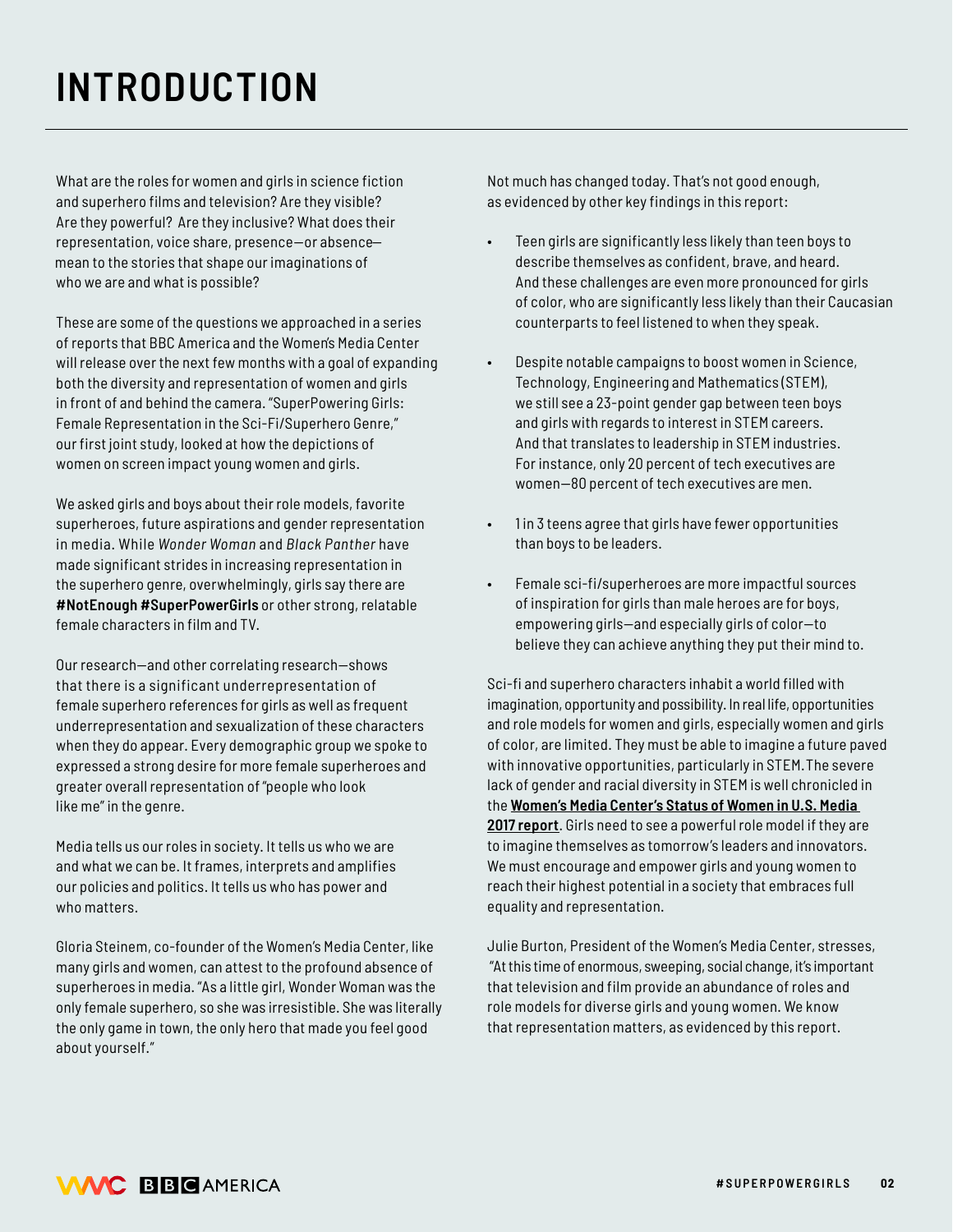Our research found that female sci-fi and superhero characters help bridge the confidence gap for girls, making them feel strong, brave, confident, inspired, positive, and motivated."

"If you can't see her, you can't be her," BBC America President Sarah Barnett implores. "It's time to expand what gets seen, and we hope this report will contribute to sparking change in the stories we see on screen. With greater representation of female heroes in the sci-fi and superhero genre, we can help superpower the next generation of women."

"In Wrinkle in Time, literally this girl of color saves the universe—not just the world, multiple planets and galaxies. I mean, that's such a radical idea as a woman of color, as anyone who's outside the industry construct of who's usually put forth as the hero in cinema." **— AVA DUVERNAY,***A Wrinkle in Time*

"I wanted to show that women are empowered and strong, and don't have to be saved by some male hero, but they can take care of themselves using their intelligence and their power." **—GAL GADOT,***Wonder Woman*

"I want to tell the fans not to be scared by my gender... because this is a really exciting time, and Doctor Who represents everything that's exciting about change." **—JODIE WHITAKER,** *Doctor Who*

## **BACKGROUND**

For decades, male protagonists have dominated the science-fiction and superhero genres, building rabid fan-bases, enduring franchises, and billion-dollar businesses in their wake. Women, often relegated to roles of damsel-in-distress or plucky side-kick, have been both misrepresented and underrepresented in the genre, comprising only a fraction of characters and frequently hypersexualized, brutalized and objectified.

The conversation around both gender and racial representation in these genres has been elevated in the last few years following the box-office success of *Wonder Woman* and *Black Panther*. Gender-neutral casting in major film and TV franchises is sparking excitement, debate, and new questions about how these portrayals impact those it represents.

Building on the existing literature in this space, this study explores the impact of female representation in the sci-fi and superhero genres on Children and Teens. Through an online quantitative survey, we garnered responses from 2,431 Participants aged 10-19 and Parents of Children aged 5-9, who answered on behalf of their child. The sample included an even gender split and was representative of ethnicity and region in accordance with the U.S. Census Bureau data.

With a particular focus on how young women are affected by these depictions, we sought to address the following questions:

- **• How do girls and boys feel about themselves and their opportunities for the future?**
- **• Who do young people look to as role models? What role does gender play?**
- **• What are the current perceptions around gender representation in film and television?**
- **• How are female sci-fi/superheroes perceived? How do they compare to male sci-fi/superheroes?**
- **• What impact do female sci-fi/superheroes have on girls' perceptions of themselves and their abilities?**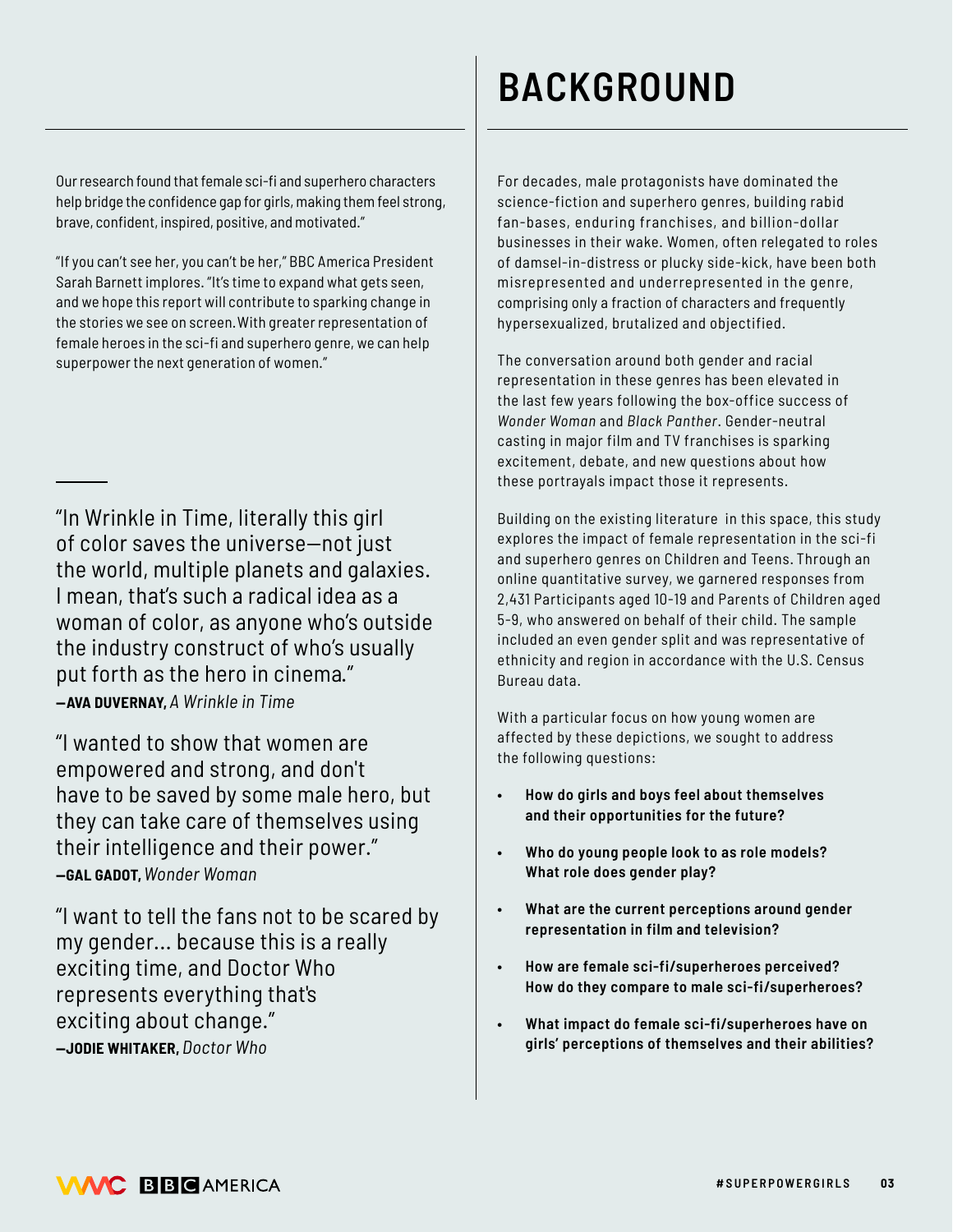## **CONFIDENCE GAP** THE GREAT GENDER DIVIDE

#### **Our research confirmed that a confidence gap emerges between Girls and Boys in their teenage years.**

Teen Girls are significantly less likely than Teen Boys to describe themselves as **"confident"** (11 pt. gender gap), **"brave"** (13pt. gender gap), and **"heard"** (19pt. gender gap).

For Girls of Color, the challenges are even greater, with a majority saying they are not listened to when they speak, significantly higher than their Caucasian female counterparts (9pt. ethnicity gap).

Additionally, 1 in 3 Teen Girls (34%) and nearly 1 in 3 Teen Boys (28%) acknowledge that girls have fewer opportunities than boys to be leaders, exasperating and perpetuating the confidence gap during the formative adolescent years.

This gender gap also extends to traditionally male-dominated career fields. While a majority of Teen Boys (57%) express interest in a career in STEM (Science, Technology, Engineering, and Mathematics), only one-third of Teen Girls want to pursue a STEM career—a stark 23-point difference based on gender.

Despite this confidence gap, nearly 9 in 10 Girls and Boys still feel optimistic about their future (87%) and believe they can achieve anything they put their mind to (88%).

#### **HOW TEENS 15-19 DESCRIBE THEMSELVES**

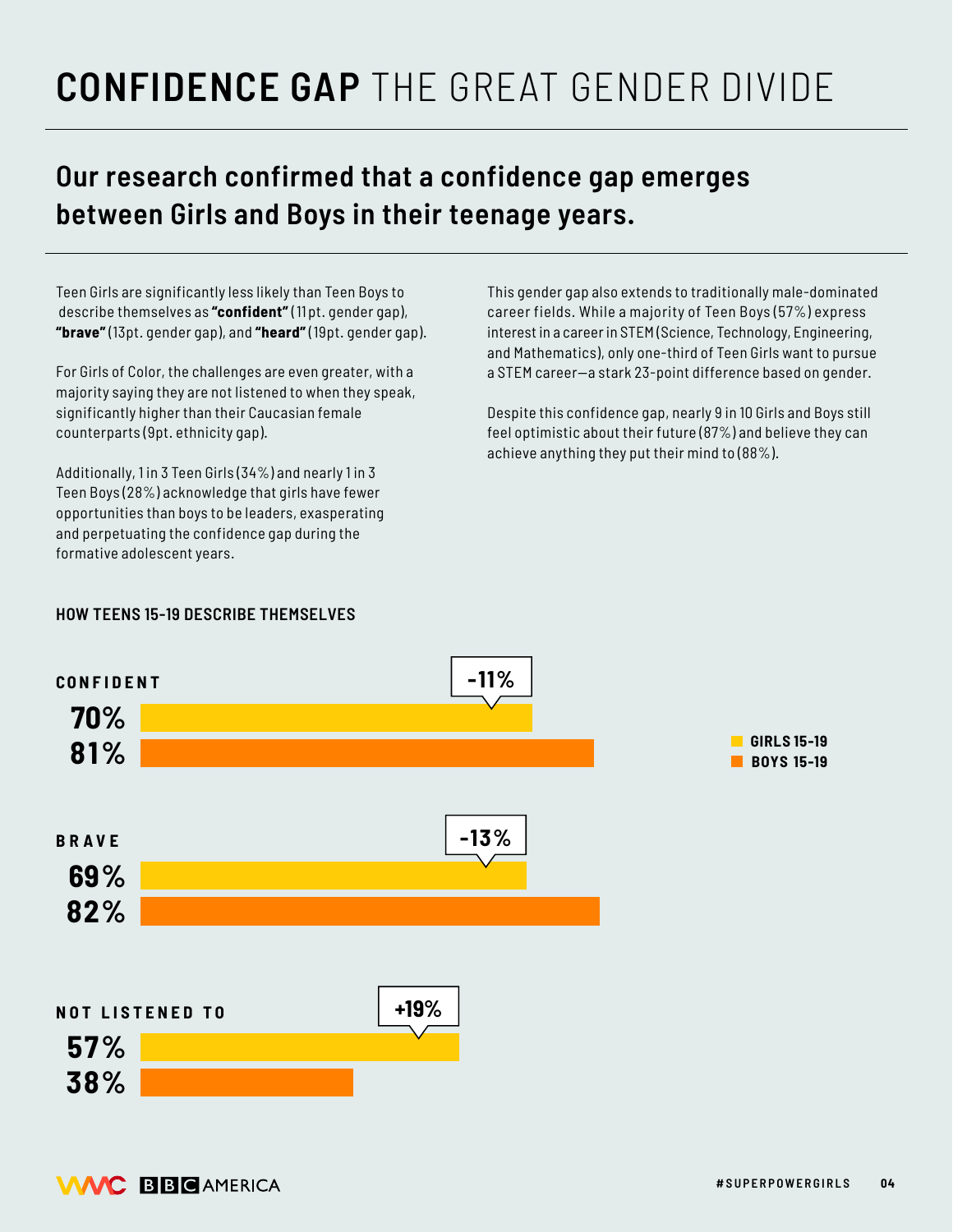## **SOURCES OF INSPIRATION & INFLUENCE**

#### **Both Children and Teens choose role models who are the same gender as themselves.**

- 85% of Girls and Parents of Girls name a female when asked who they or their daughter look up to, while 87% of Boys and Parents of Boys name a male.
- Girls say the most inspiring people in their lives are their parents, especially their mothers. Moms are more than twice as likely as Dads to be identified as role models for girls.
- Boys are also most likely to name their parents as role models. However, Dad holds the number one spot, with Mom coming in second for Boys 10-19 and third for Boys 5-9 (behind male superheroes).

#### **TOP ROLE MODELS FOR 10-19 YEAR OLD GIRLS**



MALE ATHLETE **13%**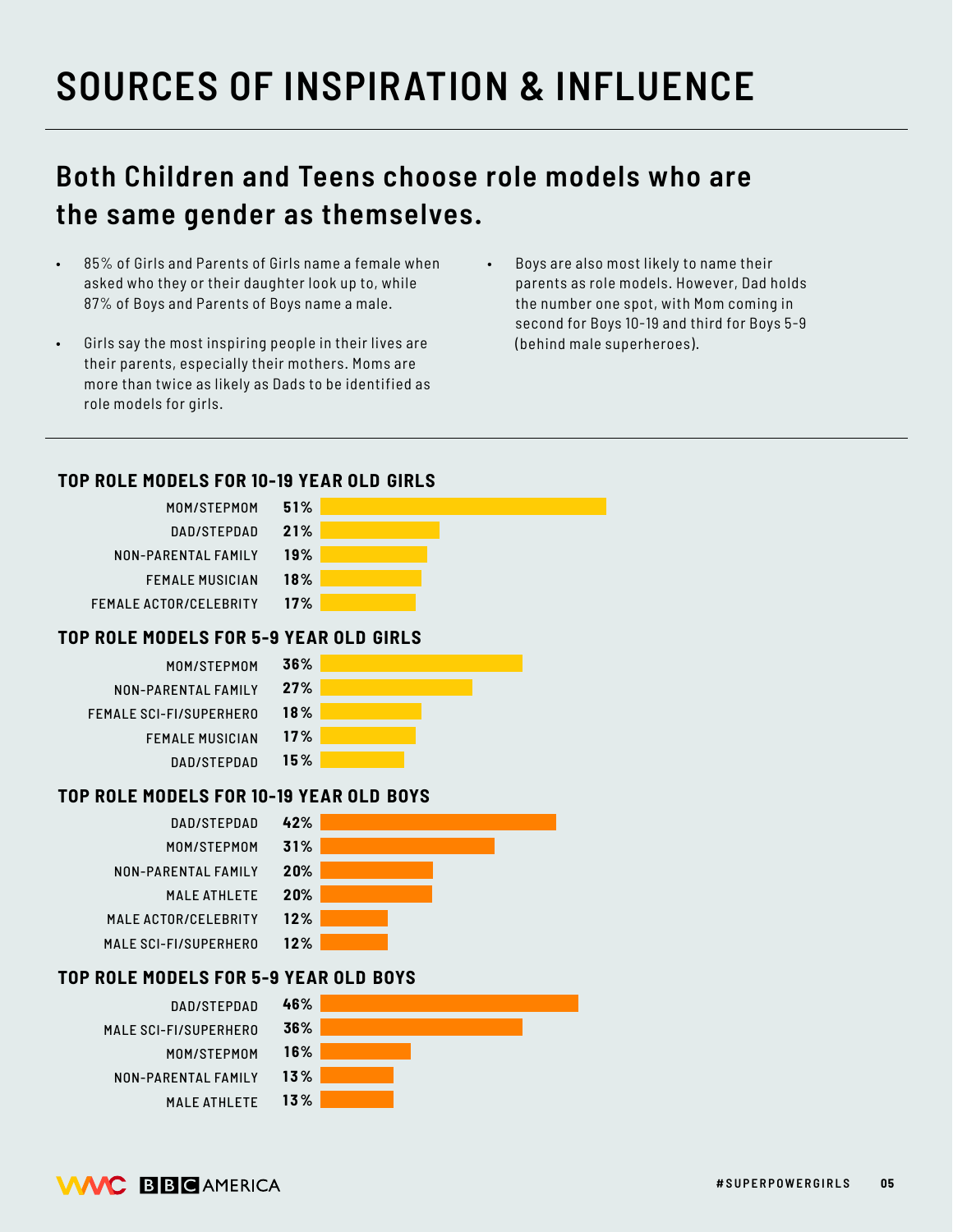## **SCI-FI/SUPERHEROES** AS ROLE MODELS

### **Outside of family, Parents of 5- to 9-year-olds say their Children are most likely to look to superheroes as role models.**

Mirroring the gender preference for role models overall, both Children and Teens demonstrate a clear preference for sci-fi/superheroes who are the same gender as themselves. When asked on an unaided basis to name their favorite sci-fi/superheroes:

- Nearly half of Girls surveyed identified **Wonder Woman** as their favorite hero (45%), while Boys look to **Batman** (46%).
- **• Wonder Woman** ranks as the #1 hero for both younger Girls 5-9 and older Girls 10-19, with **Supergirl** holding the #2 spot among younger girls.
- Among Boys, **Wonder Woman** fails to make the Top 10 list, ranking #13 among Boys 5-9 and #14 among Boys 10-19.



Also speaking to the importance of representation in this space, **Black Panther** ranks as the second-favorite hero among African American Children and Teens, behind only Wonder Woman for Girls and Batman for Boys.

More than one-quarter (28%) of African Americans surveyed named Black Panther as one of their favorite heroes versus just 6% among those of a different ethnicity.

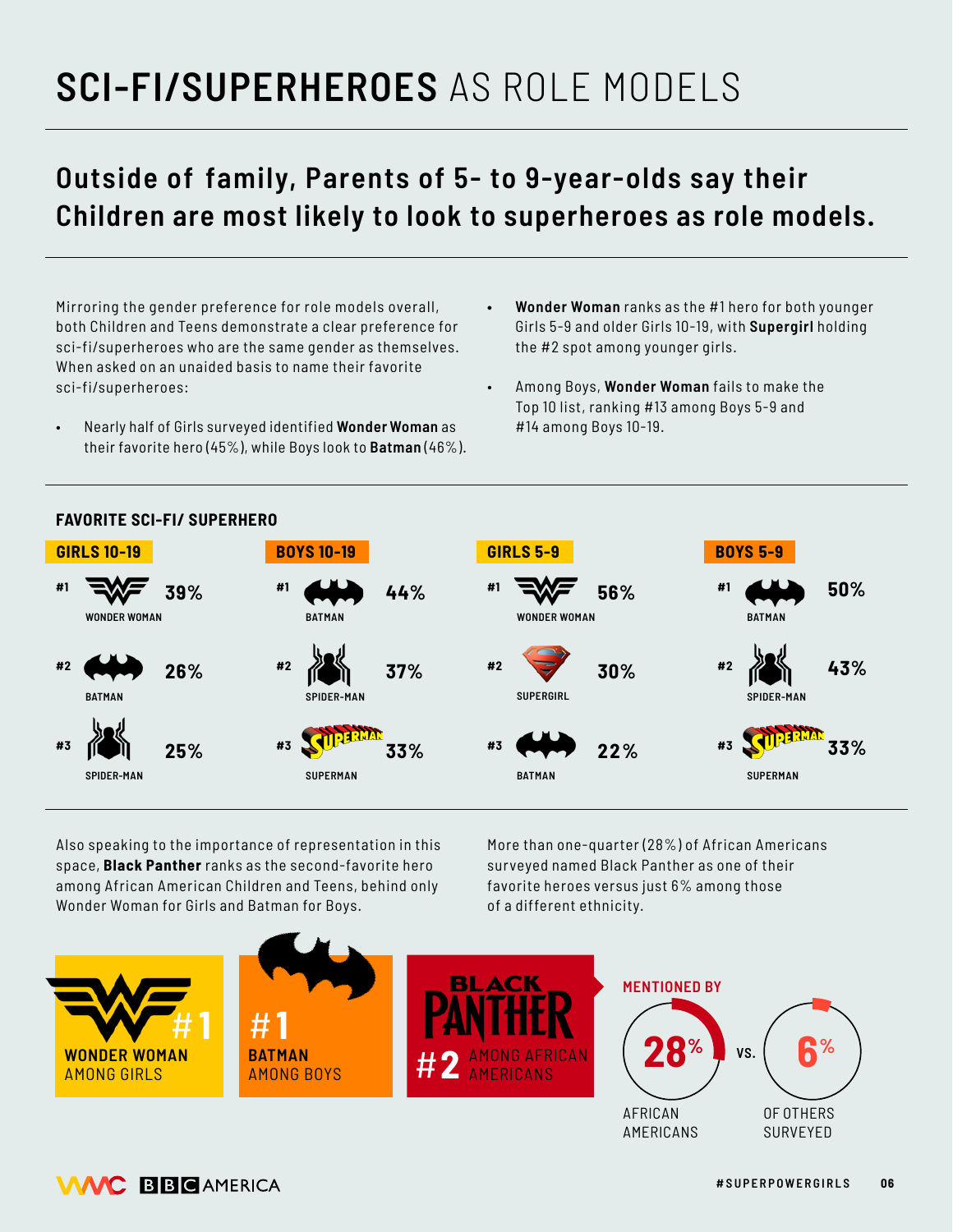## **#NotEnough**

Same-gendered preferences for both role models and sci-fi/superheroes highlight the need for representation in media of powerful male and female characters as well as heroes of color. While *Wonder Woman* and *Black Panther* have made significant strides in increasing representation in this space, it is still **#NotEnough.**

**Our research reveals a clear lack of strong, relatable female characters in film and television.** 

2 in 3 Girls agree there are **not enough** of the following in Film & TV: **Female Role Models (63%), Strong Female Characters (65%)** and **Relatable Female Characters (65%).**

We see a significant 25-31 point gender gap when compared to how Boys responded to the same questions relative to male characters.



**GIRLS 10-19** 

#### **This lack of representation extends to the sci-fi/ superhero genre, where we found a notable disparity in superhero references for boys versus girls:**

- Male sci-fi/superheroes serve as role models for more than one-third (36%) of Boys 5-9 and 12% of Boys 10-19.
- However, female sci-fi/superheroes only appear as role models for 18% of Girls 5-9 and just 3% of Girls 10-19.

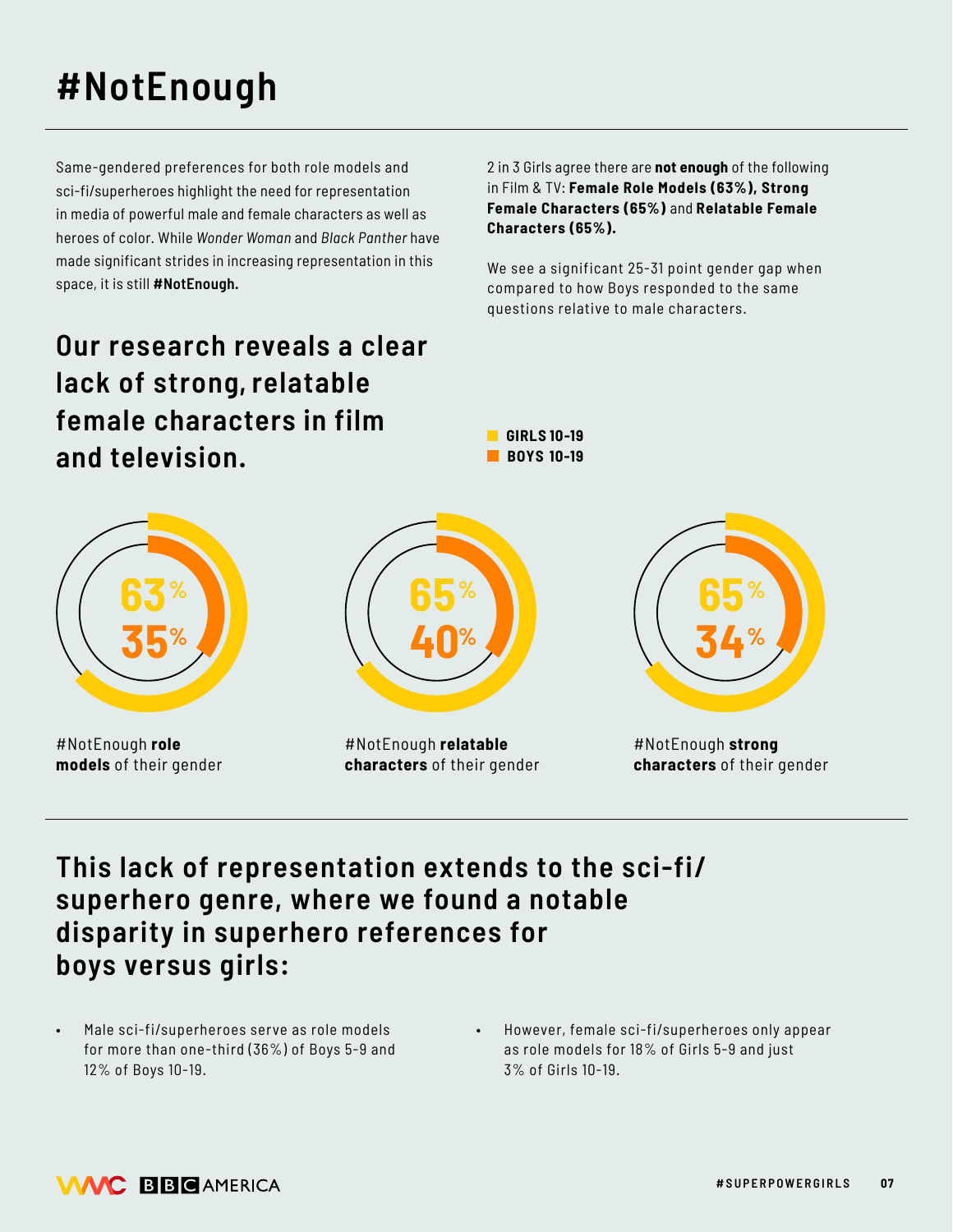### **While the sentiment is strongest among Girls and Parents of Girls, every demographic group surveyed expressed a desire for MORE female heroes in the sci-fi/superhero genre:**

- 69% of Boys 10-19 and 75% of Parents of Boys 5-9 want to see **more** female sci-fi/superheroes in media.
- And while Boys' favorite sci-fi/superheroes are predominantly male characters, 2 in 3 Boys say they enjoy watching female sci-fi/superheroes the same as male sci-fi/superheroes.
- Girls 10-19 and People of Color were most likely to want **more** sci-fi/superheroes who **look like them.**

#### **% WHO WANT TO SEE MORE FEMALE SCI-FI/ SUPERHEROES IN MEDIA**



#### **% WHO WANT TO SEE MORE SCI-FI/ SUPERHEROES WHO LOOK LIKE THEM**



Coupled with the lack of representation is the frequent misrepresentation of female characters in the genre.

Of particular concern is the tendency to sexualize women in these roles.

3 in 4 Parents and Teens agree that it has become the norm for female superheroes to be depicted in revealing outfits.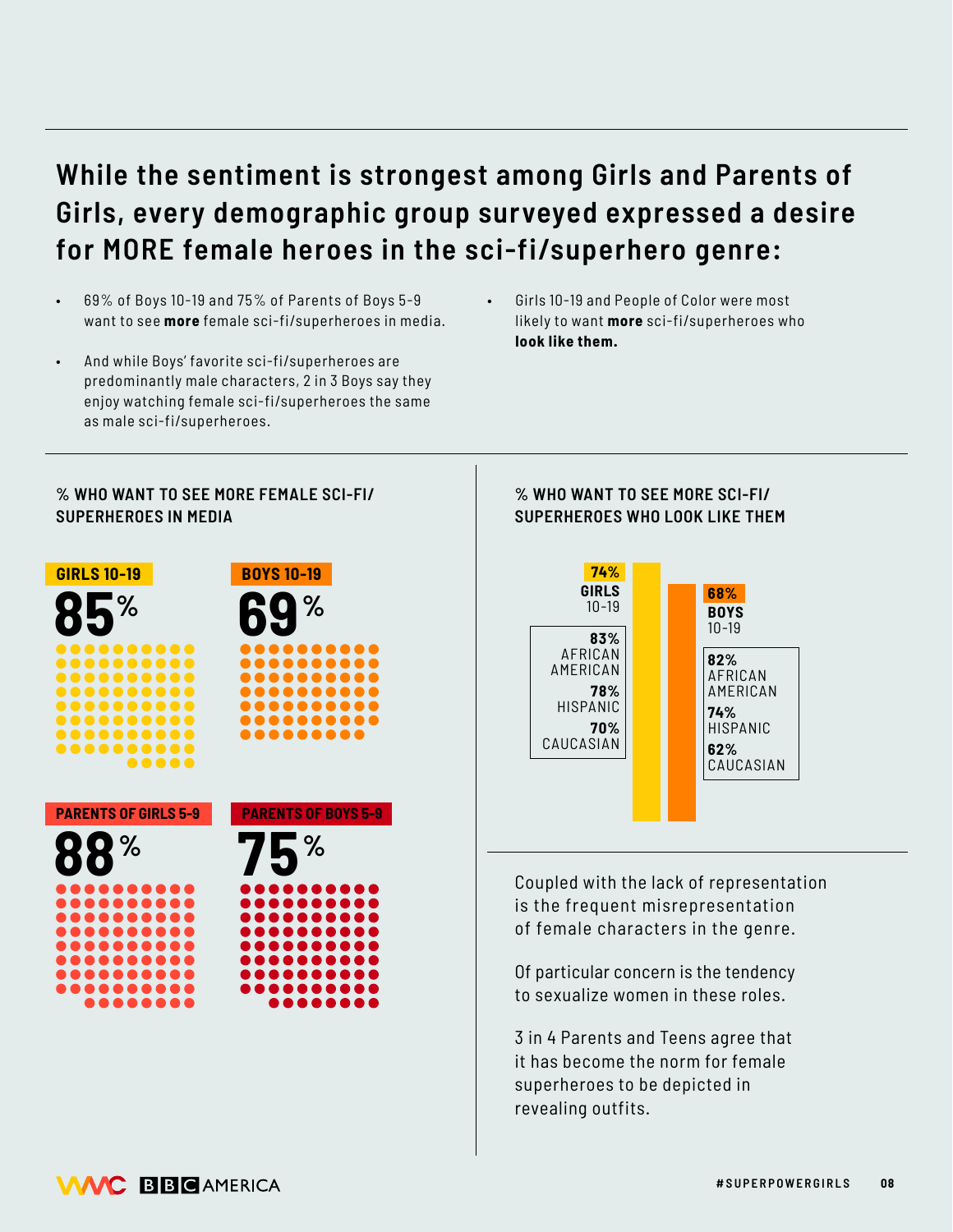### **SUPERPOWERING GIRLS**

**Despite the underrepresentation of female sci-fi/superheroes, 9 in 10 Girls say that sci-fi/superheroes are positive role models for them.**

And representation is empowering.

**Girls believe that female sci-fi/ superheroes are smarter and more powerful than male heroes.** We see a 10-point spread in perceptions of Power and a significant 28-point advantage in perceived Intelligence.





Girls also say their favorite female sci-fi/superheroes make them feel **Strong, Brave, Confident, Inspired, Positive and Motivated**, helping to bridge the confidence gap for young women.

In fact, female sci-fi/superheroes are more impactful sources of inspiration for Girls than male heroes are for Boys.

A majority of Girls (58%) strongly agree that female sci-fi/ superheroes make them feel like they can achieve anything they put their mind to: an impact 13-points greater than the effect male heroes have on Boys (45%). This is especially true for Girls of Color, where 2 in 3 cited the empowering effects of female superheroes (63%), registering 11-points higher than Caucasian Girls (52%).

#### **GIRLS SAY THEIR FAVORITE FEMALE SCI-FI/SUPERHEROES MAKE THEM FEEL...**



... And strongly agree (especially girls of color) that watching female sci-fi/superheroes makes them feel like they can achieve anything they put their mind to.

#### **IMPACT OF FEMALE SCI-FI/SUPERHEROES**

**FEMALE SCI-FI/ SUPERHEROES MALE SCI-FI/ SUPERHEROES** 



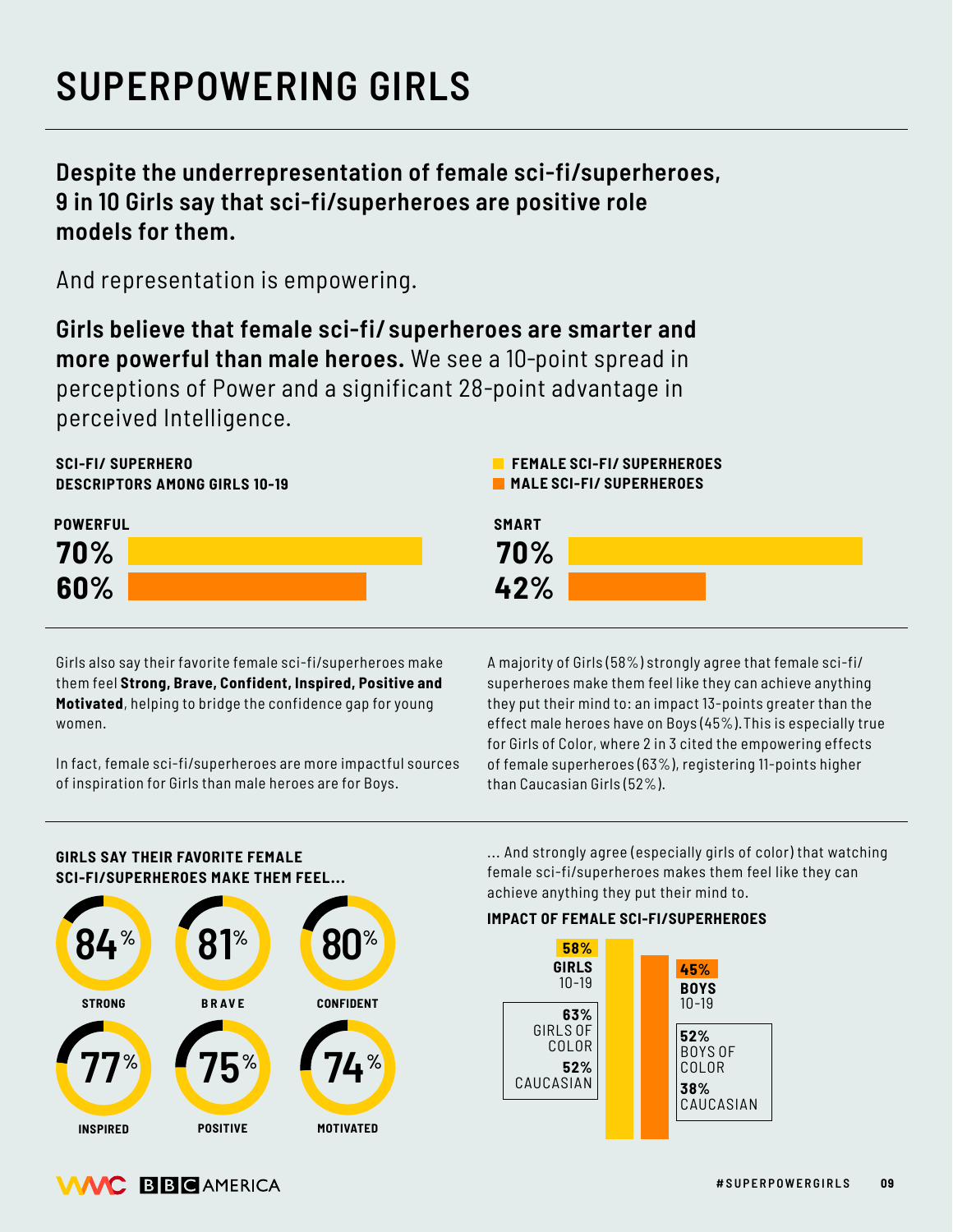### **DOCTOR WHO** A CASE STUDY IN REGENERATION & REPRESENTATION

For the first time in the sci-fi franchise's 55 year history, the lead role in *Doctor Who* will be played by a woman. In this study, we were able to measure the impact of this boundary-breaking casting as a real-life example of the power of representation in the sci-fi/superhero genre. Among *Doctor Who* viewers, we found:

- Both Girls (85%) and Boys (71%) say that a female Doctor will be just as exciting to watch as a male Doctor. However, Girls are 3 times more excited than Boys about the new Doctor being a woman.
- 3 in 4 Girls agree that a female Doctor is long overdue (73%) and that they can relate to a female Doctor more (76%).



**81% of girls** agree that seeing a female Doctor on *Doctor Who* makes them feel like they can become anything they want.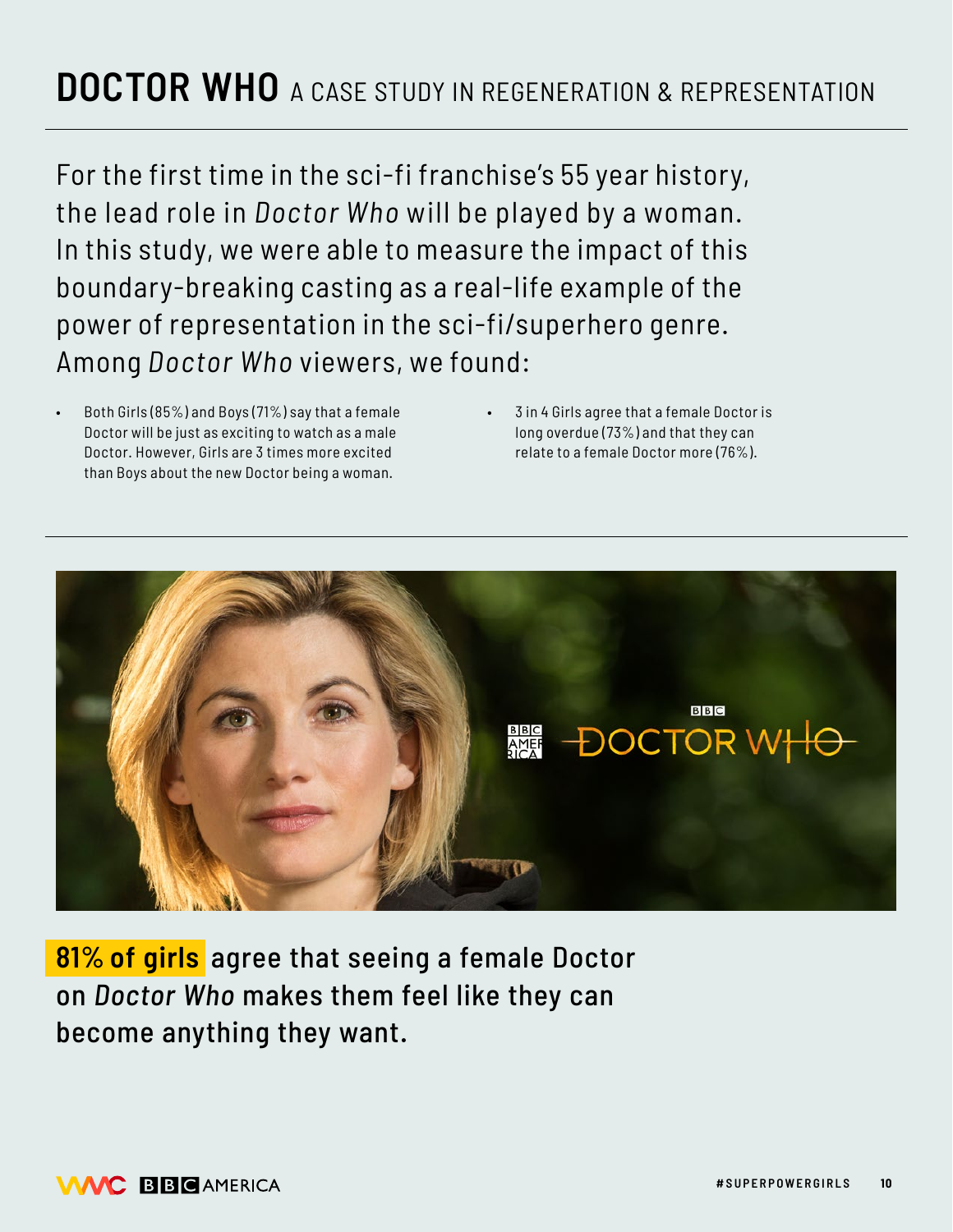## **METHODOLOGY**

The online quantitative survey was administered by Screen Engine/ASI, a research and analytics firm specializing in entertainment and media, from August 3-10, 2018 among a sample size of 2,431 participants.

The sample composition was representative of ethnicity and region in accordance with the U.S. Census Bureau data for Persons 5-19 years old. Half of the sample consisted of

Females 10-19 years old and Parents of Girls 5-9 years old; the other half were Males 10-19 years old and Parents of Boys 5-9 years old. Participants were recruited through a mix of voluntary opt-in and parental consent depending on age. Base screening criteria included non-sensitive industries, multichannel TV households, and genre non-rejecters.

| <b>17% FEMALES 10-14</b> | $N = 405$ |
|--------------------------|-----------|
| <b>17% MALES 10-14</b>   | $N = 410$ |
|                          |           |

| <b>17% FEMALES 15-19</b> | $N = 411$ |
|--------------------------|-----------|
| <b>17% MALES 15-19</b>   | N=404     |

| <b>16% PARENTS OF GIRLS 5-9</b> | $N = 400$ |
|---------------------------------|-----------|
| <b>16% PARENTS OF BOYS 5-9</b>  | $N = 401$ |

All reported statistical differences are significant at the .05 level. The margin of error for the study is less than 3% by gender and less than 5% by age group.

### **REFERENCES**

**Cocca, C. (2016).** *Superwomen: Gender, Power, and Representation.* Bloomsbury Academic.

**Hickey, W. (2014, October 13).** *Comic Books Are Still Made By Men, For Men And About Men.*  Retrieved from FiveThirtyEight: https://fivethirtyeight.com/features/women-in-comic-books/

**Kac-Vergne, M. (2016).** Sidelining Women in Contemporary Science-Fiction Film. *Miranda.*

**May, C. (2015, June 23).** *The Problem with Female Superheroes.* Retrieved from Scientific American: https://www.scientificamerican.com/article/the-problem-with-female-superheroes/

**Shendruk, A. (2017).** *Analyzing the Gender Representation of 34,476 Comic Book Characters.*  Retrieved from The Pudding: https://pudding.cool/2017/07/comics/

#### **VAAC BBCAMERICA**